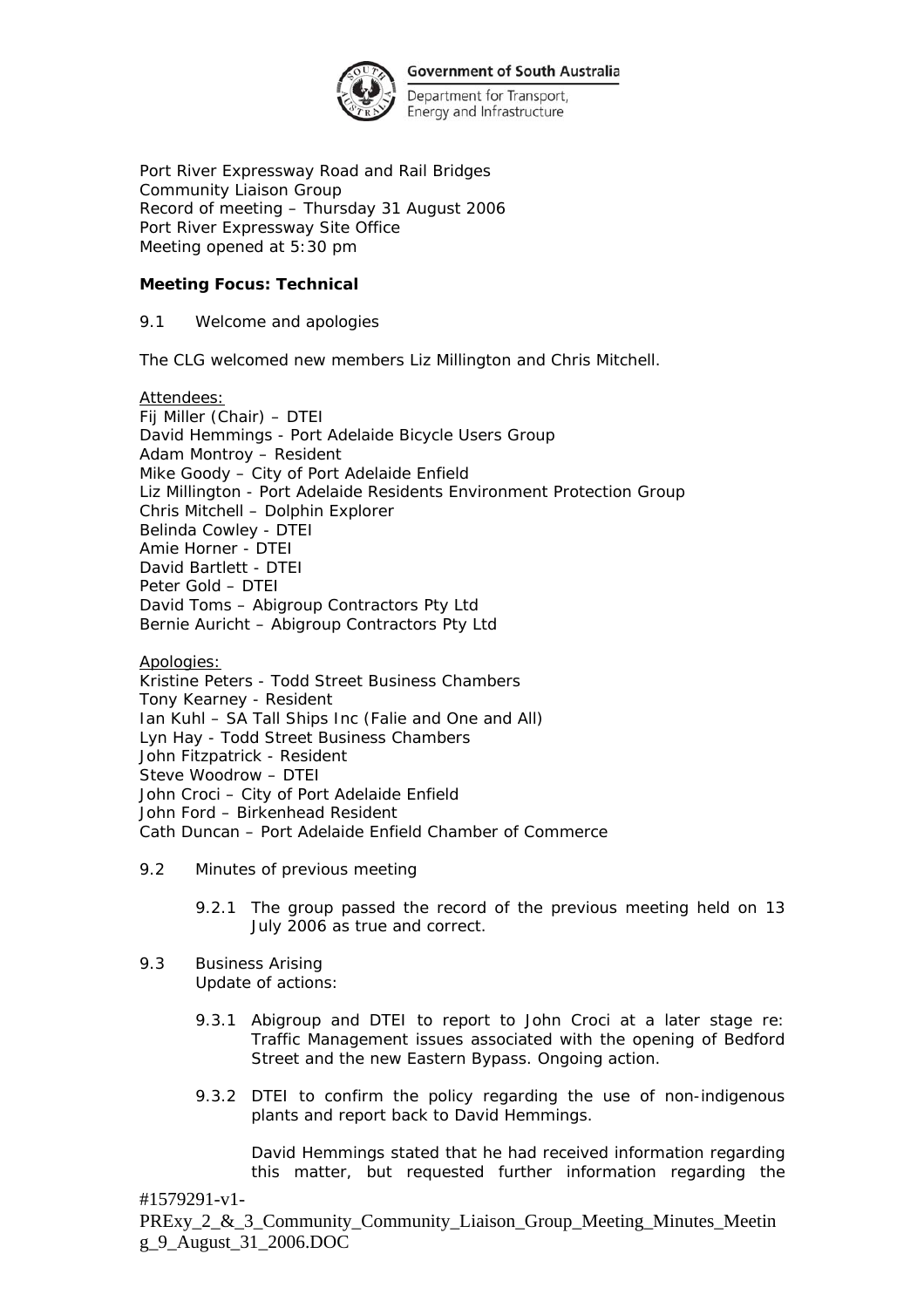

Department for Transport, Energy and Infrastructure

rationale for the use of certain non-indigenous species. Fij Miller suggested that this query be emailed to DTEI. Liz Millington requested to see a species list with the species name and common names listed together.

ACTION: DTEI to provide Liz Millington with a copy of the species list at the next meeting.

Liz Millington queried why non-indigenous species are being used. David Toms stated that project landscaping is concentrated on the roadside and that non-indigenous species cope better in roadside environments.

9.3.3 Steve Woodrow to report back to John Croci regarding current and predicted train movements at Ottoway.

Completed.

9.3.4 Belinda Cowley and Steve Woodrow to report back to Adam Montroy and John Croci Re: route for heavy vehicles accessing Port Road.

Belinda Cowley tabled the existing B-Double and Road Train routes.

- 9.4 Contractor report
	- 9.4.1 David Toms presented a power point presentation providing an overview of the bridge structures; traffic management for the temporary closure of Francis Street and the works at the intersection of Victoria Road/Nelson Street/Semaphore Road and Elder Road; and a construction program for the next six months.

 David Toms reported that all roadworks will be completed by the end of February 2007 with the exception of Elder Road which will be completed after the Rail Bridge is operational in July 2007.

 David Toms reported that construction of the road bascule will commence in November.

David Bartlett said that Abigroup is on schedule to meet construction dates. \$50 million was spent last financial year with \$8-9 million scheduled to be spent per month this financial year.

9.5 Community representative reports

CLG members share information and highlight issues on behalf of local organisations and the community regarding the project.

Information sharing activities:

• Chris Mitchell enquired about the status of the temporary lighting on the bridge piles. Bernie Auricht reported that the lights will now be fixed to the piles rather than buoy's, to eliminate the risk of the lights drifting into the temporary

#1579291-v1- PRExy\_2\_&\_3\_Community\_Community\_Liaison\_Group\_Meeting\_Minutes\_Meetin g\_9\_August\_31\_2006.DOC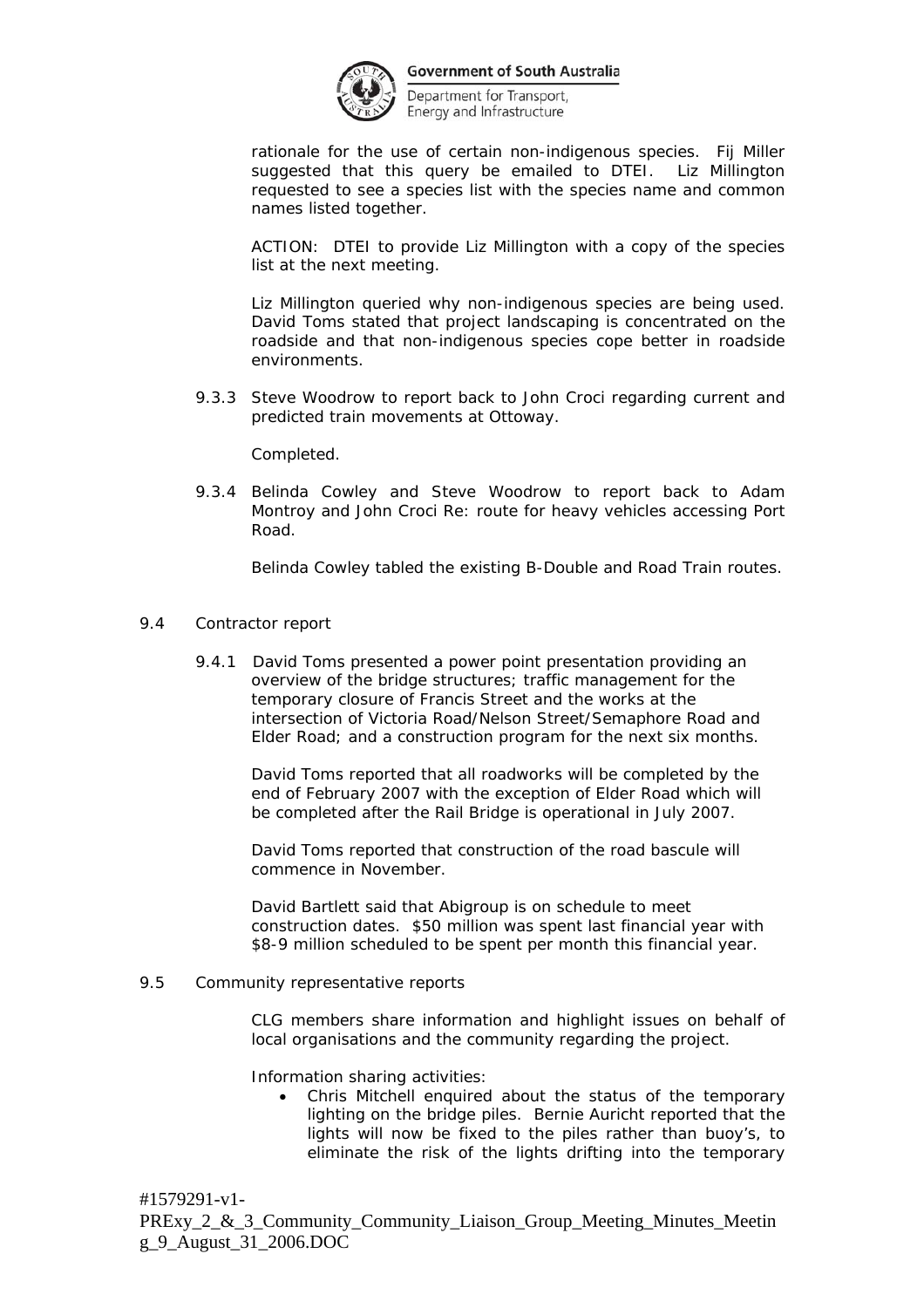

Department for Transport, Energy and Infrastructure

navigational channel. Chris Mitchell stated that the current strobe frequency of the temporary lights was too slow.

Chris Mitchell said that on each Dolphin Explorer cruise a commentary is provided on the PRExy project and that project brochures are available on board for patrons. Project brochures are also available on board for patrons. Chris Mitchell requested more brochures.

**ACTION:** Bernie Auricht to report to Chris Mitchell on the status of the temporary lighting on the bridge piles with regard to strobe frequency and to provide Chris with additional copies of the PRExy project brochure.

- Liz Millington stated that the Port Adelaide Resident's Environment Protection Group is in the process of developing a website which will be regularly updated. Liz Millington said that information from the CLG will be included on this site.
- Fij Miller reported that she was invited to present to DTEI on community engagement processes within the department. Fij Miller said that despite inconsistencies in the past with respect to community engagement, the PRExy CLG is an excellent example of a successful community engagement tool.
- David Bartlett said that DTEI presented to 70 teachers and staff of the Ocean View College in mid August.
- 9.6 Other Business:

 9.6.1 Landscaping access amenity brochure. Amie Horner thanked the CLG for their feedback on the brochure and outlined the comments which were received and the subsequent changes which are made to the brochure. See attached list of feedback tabled at the meeting.

9.6.2 Website

Amie Horner reported that upgrades to the website are ongoing and stated that any feedback from the CLG regarding the content of the site would be appreciated.

9.6.3 Noise mitigation/landscaping, access and amenity Belinda Cowley stated that DTEI is working on a consultation Process to engage selected Victoria Road property owners and tennants on noise management strategies, landscaping and traffic management on the western side of the project site. The landscaping, access and amenity brochure will be used during this process.

 Liz Millington asked if there was an option for the State Government to buy back properties as a result of the project and changes to the road alignment on the western side of the Port River. David Bartlett stated that this would not occur as the amenity of the area will improve as a result of the realignment of Victoria Road. David Bartlett stated that the road network will be

# #1579291-v1-

PRExy\_2\_&\_3\_Community\_Community\_Liaison\_Group\_Meeting\_Minutes\_Meetin g\_9\_August\_31\_2006.DOC